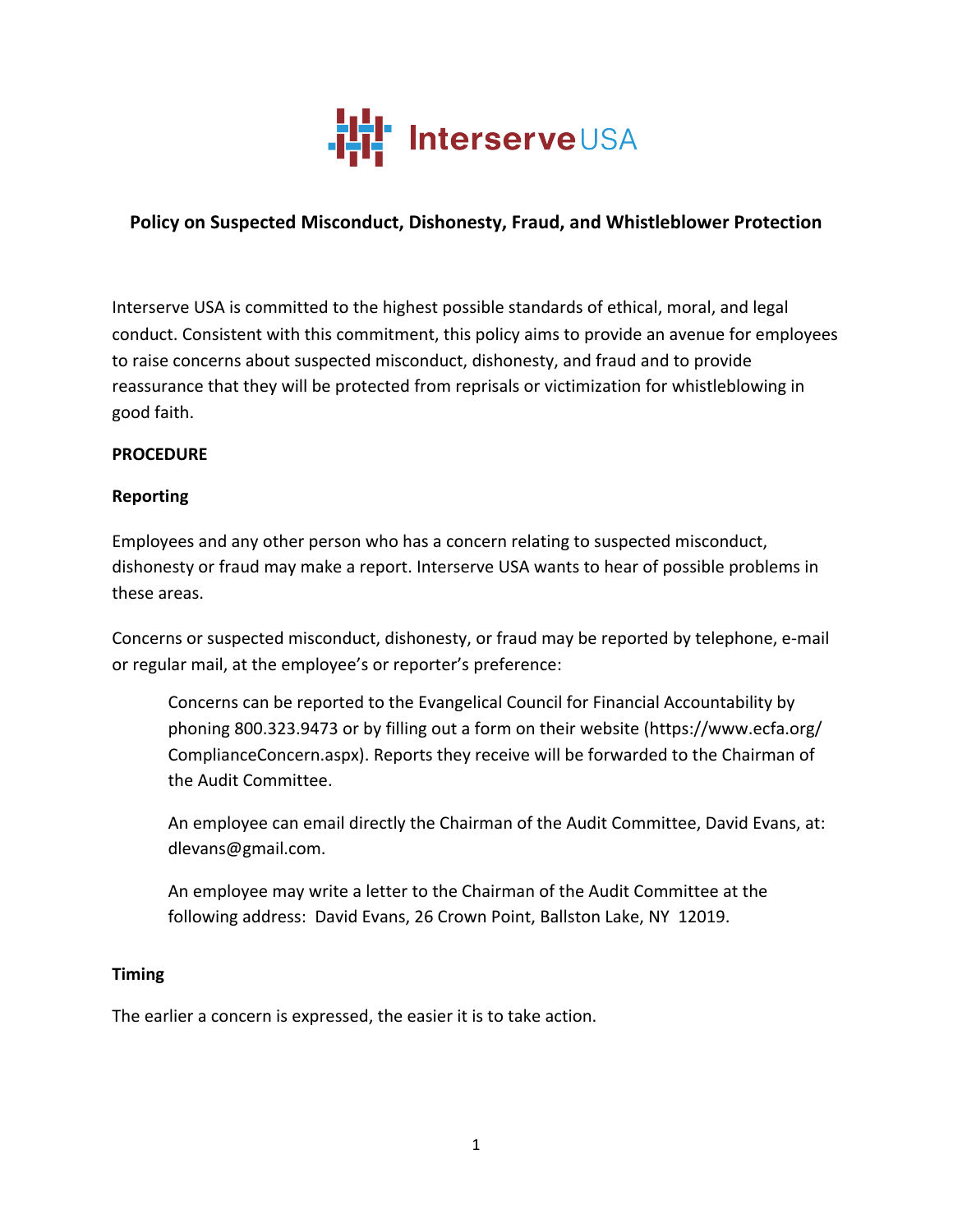### **Investigating the Concern**

Following the receipt of any complaints submitted, the Audit Committee will investigate each matter so reported and take corrective and disciplinary actions where appropriate.

The Audit Committee may enlist committee members, employees of the ministry and/or outside legal, accounting, or other advisors, as appropriate, to conduct any investigation of complaints regarding financial reporting, accounting, internal accounting controls, auditing matters, or any other form of misconduct, dishonesty, or fraud. In conducting any investigation, the Audit Committee shall use reasonable efforts to protect the confidentiality and anonymity of the complainant.

### **Further Information**

The amount of contact between the complainant and the body investigating the concern will depend on the nature of the issue and the clarity of information provided. Further information may be sought from the complainant.

### **Report to Complainant**

The complainant will be given the opportunity to receive follow-up on their concern within two weeks:

- Acknowledging that the concern was received;
- Indicating how the matter will be dealt with;
- Giving an estimate of the time that it will take for a final response;
- Telling the complainant whether initial inquiries have been made; and
- Telling the complainant whether further investigations will follow, and if not, why.

#### **Information**

Subject to legal constraints, the complainant will receive information about the outcome of any investigations.

#### **Document Retention**

The Audit Committee shall retain as a part of the records of the Committee any such complaints or concerns for a period of at least seven years.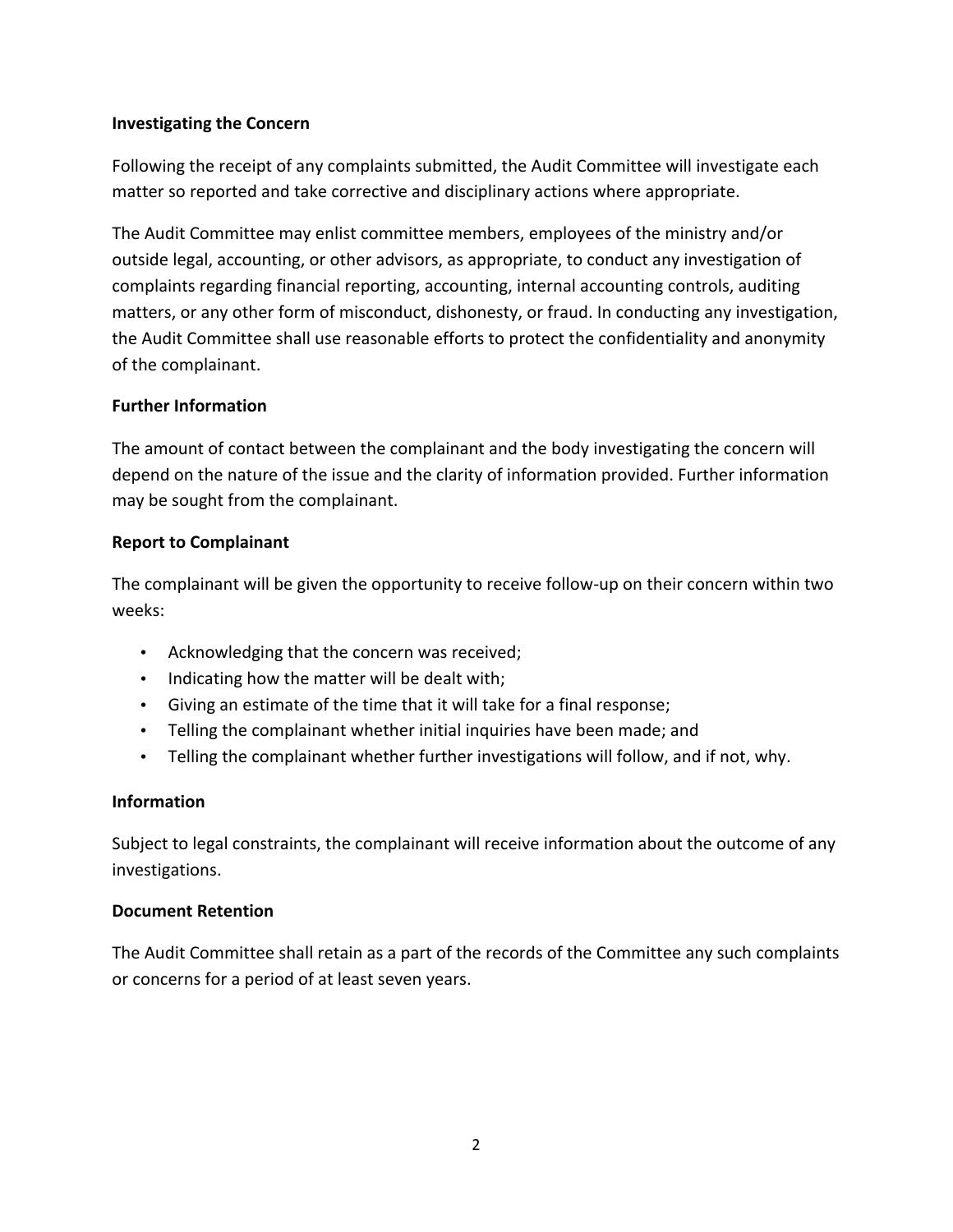#### **SAFEGUARDS**

### **No Retaliation**

No director, officer, or employee or other person who in good faith reports a violation shall suffer harassment, retaliation, or adverse employment consequence. An employee who retaliates against someone who has reported a violation in good faith is subject to discipline, up to and including termination of employment. This policy is intended to encourage and enable employees and others to raise concerns within the ministry prior to seeking resolution outside the ministry.

Additionally, no employee shall be adversely affected because they refuse to carry out a directive which, in fact, constitutes corporate fraud, or is a violation of state or federal law.

### **Confidentiality**

Violations or suspected violations may be submitted on a confidential basis by the complainant or may be submitted anonymously. Reports of violations or suspected violations will be kept confidential to the extent possible, consistent with the need to conduct an adequate investigation. Every effort will be made to protect the complainant's identity.

#### **Anonymous Allegations**

Employees are encouraged to put their names to allegations because appropriate follow-up questions and investigation may not be possible unless the source of the information is identified. Concerns expressed anonymously will be investigated, but consideration will be given to:

- The seriousness of the issue raised;
- The credibility of the concern; and
- The likelihood of confirming the allegation from attributable sources.

## **Acting in Good Faith**

Anyone filing a complaint must be acting in good faith and have reasonable grounds for believing the information disclosed indicates misconduct, dishonesty, or fraud. Any allegations that prove not to be substantiated and which prove to have been made maliciously or knowingly false will be viewed as a serious disciplinary offense.